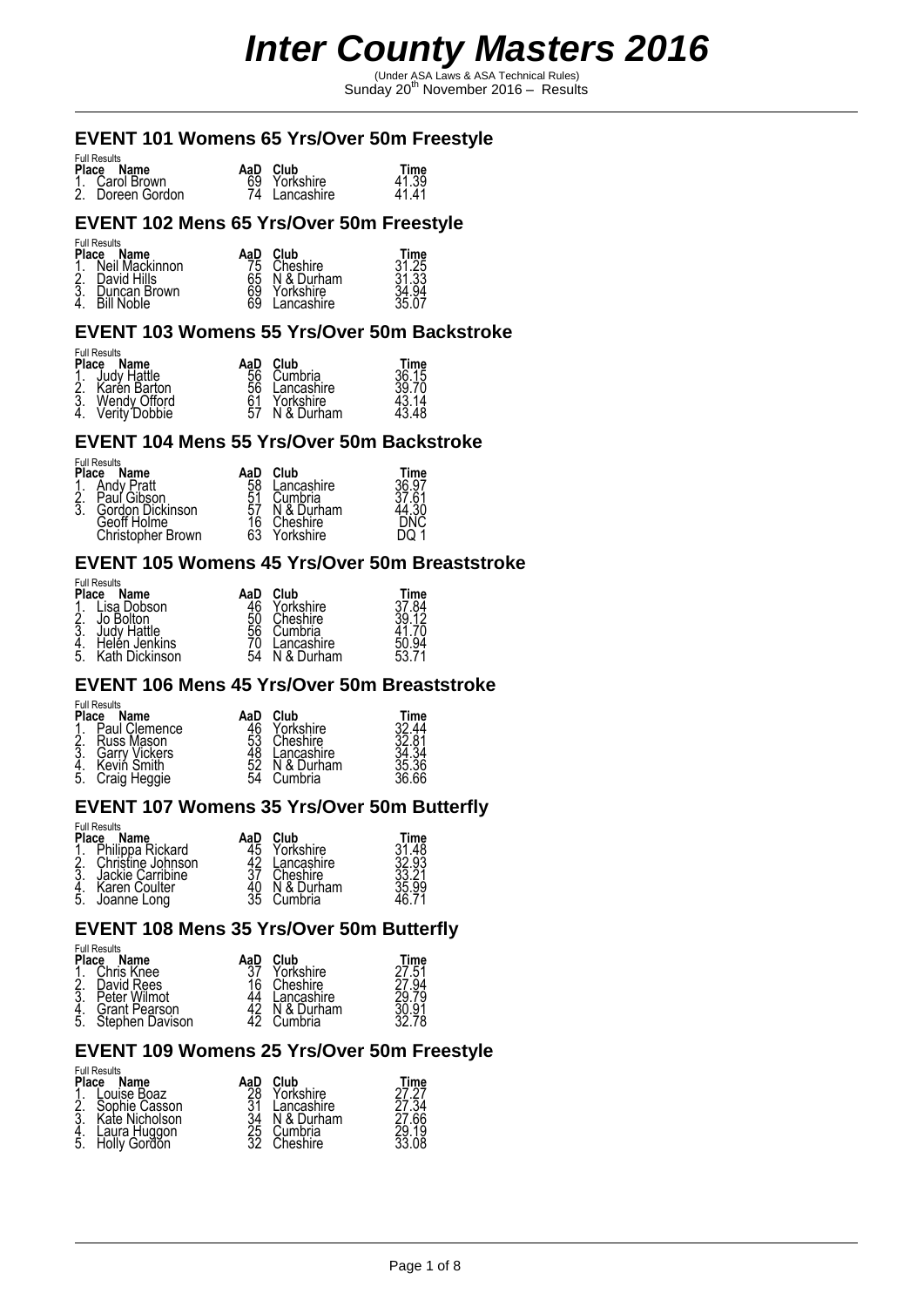(Under ASA Laws & ASA Technical Rules) Sunday 20th November 2016 – Results

#### **EVENT 110 Mens 25 Yrs/Over 50m Freestyle**

| <b>Place</b><br>$\overline{3}$ . | <b>Full Results</b><br>Name<br>Richard Jagger<br>Dan Korcz<br>lain Hodgson<br>Matthew Lees | AaD | Club<br>Yorkshire<br>Cheshire<br>N & Durham<br>Lancashire | Time<br>24.98<br>25.41<br>53: |
|----------------------------------|--------------------------------------------------------------------------------------------|-----|-----------------------------------------------------------|-------------------------------|
|                                  | Mike Lynch                                                                                 | 25  | Cumbria                                                   |                               |

#### **EVENT 111 Womens 18 Yrs/Over 50m Backstroke**

| <b>Full Results</b> |     |
|---------------------|-----|
| Diaco               | Nom |

| Place           | Name                                 | AaD      | Club                      | Time       |
|-----------------|--------------------------------------|----------|---------------------------|------------|
| $\frac{1}{2}$ . | Rebecca Britten<br>Lucy Lloyd-roach  |          | Yorkshire<br>Cheshire     | 54         |
|                 | Grace Néwlands                       | 33<br>22 | Cumbria                   | 79<br>26   |
| $\frac{4}{5}$   | <b>Taylor Gillyon</b><br>Rachel Wood | 19       | N & Durham<br>' ancashire | .90<br>.52 |

#### **EVENT 112 Mens 18 Yrs/Over 50m Backstroke**

|     | <b>Full Results</b> |  |
|-----|---------------------|--|
| . . |                     |  |

| <b>Place</b>  | Name                  | AaD | Club       | Time           |
|---------------|-----------------------|-----|------------|----------------|
|               | <b>Thomas Milburn</b> | 18  | Cumbria    | 7.64           |
| $\frac{1}{2}$ | <b>Philip Pratt</b>   | 35  | Yorkshire  | ōò<br>45       |
| $\bar{3}$ .   | Kiaran Peart          | 19  | N & Durham | 28.93          |
| 4.<br>5.      | George Morreal        | 24  | Cheshire   | 29.76<br>30.09 |
|               | Chris Holme           | 32  | .ancashire |                |

#### **EVENT 113 Mixed 260 + 200m Free.Team**

| <b>Full Results</b><br>Place<br>Name<br>A.G                                                                                        | Club                                                            |                                                 | 50             | 100                    |                           |
|------------------------------------------------------------------------------------------------------------------------------------|-----------------------------------------------------------------|-------------------------------------------------|----------------|------------------------|---------------------------|
| Ýorkshire SA<br>$\overline{2}$ .<br>Lancashire County WPSA<br><b>Cheshire County WPSA</b><br>Northumberland & Durha<br>Cumbria ASA | Vorkshire<br>_ancashire<br>Cheshire<br>& Durham<br>N<br>.ùmbria | Time<br>2:24.57<br>2:43.53<br>DNC<br>DNC<br>ĎŇČ | 40.49<br>35.49 | 1.17<br>.94<br>1:11.98 | 150<br>1:53.57<br>2:01.99 |

### **EVENT 114 Mens 180 + 200m Free.Team**

| .ùmbria | 150<br>100<br>50<br>1:18.04<br>1:21.88<br>1:20.77<br>53.40<br>54.16<br>54.11<br>$1:28.55$<br>$1:28.14$<br>56.22<br>58.59 | 27.74<br>26.27<br>26.78<br>26.85<br>28.64 | Time<br>1:46.48<br>1:48.86<br>1:48.93<br>1:56.81<br>1:56.90 | Club<br>′orkshire<br>& Durham<br>N<br>Cheshire<br>.ancashire | A.G<br>Lancashire County WPSA | <b>Full Results</b><br><b>Place</b><br>Name<br>Yorkshire SA<br>4<br>$\frac{2}{3}$<br>Northumberland & Durha<br>Cheshire County WPSA<br>J.<br>4.<br>5.<br>Cumbria ASA |
|---------|--------------------------------------------------------------------------------------------------------------------------|-------------------------------------------|-------------------------------------------------------------|--------------------------------------------------------------|-------------------------------|----------------------------------------------------------------------------------------------------------------------------------------------------------------------|
|---------|--------------------------------------------------------------------------------------------------------------------------|-------------------------------------------|-------------------------------------------------------------|--------------------------------------------------------------|-------------------------------|----------------------------------------------------------------------------------------------------------------------------------------------------------------------|

#### **EVENT 115 Womens 180 + 200m Free.Team**

|                 | <b>Full Results</b>                                   |     |                        |                    |                         |                                                              |                                      |
|-----------------|-------------------------------------------------------|-----|------------------------|--------------------|-------------------------|--------------------------------------------------------------|--------------------------------------|
|                 | <b>Name</b><br>Porkshire SA                           | A.G | Club<br>Yorkshire      | Time<br>1:57.65    | 50<br>$29.6^{\circ}$    | 100<br>59.00                                                 | 150<br>1:28.69                       |
| $\frac{2}{3}$ . | <b>Cheshire County WPSA</b><br>Lancashire County WPSA |     | Cheshire<br>_ancashire | 2.05.92<br>2:11.94 | 32.00<br>33.13<br>32.89 | $\begin{array}{c} 1.05.45 \\ 1.05.48 \\ 1.06.57 \end{array}$ | $\frac{1.56.55}{1.41.65}$<br>1:41.65 |
| 4.              | Northumberland & Durha<br>Cumbria ASA                 |     | N & Durham<br>Cumbria  | 2:15.75<br>DNC     |                         |                                                              |                                      |

#### **EVENT 116 Mens 100 + 200m Free.Team**

| <b>Full Results</b><br><b>Place</b><br>Name<br>Yorkshire SA<br>1<br>$\frac{2}{3}$<br>Northumberland & Durha<br><b>Cheshire County WPSA</b><br>Lancashire County WPSA<br>4.<br>5.<br>Cumbria ASA | A.G | Club<br>Yorkshire<br>& Durham<br>N<br>Cheshire<br>.ancashire<br>.ùmbria | Time<br>1:38.32<br>$\frac{1.40.34}{1.40.81}$<br>$1.49.65$<br>$1.52.81$ | 50<br>25.01<br>25.60<br>25.42<br>27.71<br>25.33 | 100<br>49.57<br>50.71<br>50.36<br>56.58<br>54.77 | 150<br>$1:13.\overline{83}$<br>$1:16.25$<br>$1:15.\overline{81}$<br>$1.23.26$<br>$1.23.68$ |
|-------------------------------------------------------------------------------------------------------------------------------------------------------------------------------------------------|-----|-------------------------------------------------------------------------|------------------------------------------------------------------------|-------------------------------------------------|--------------------------------------------------|--------------------------------------------------------------------------------------------|
|                                                                                                                                                                                                 |     |                                                                         |                                                                        |                                                 |                                                  |                                                                                            |

#### **EVENT 117 Womens 100 + 200m Free.Team**

| Place<br>ή.<br>ş. | <b>Full Results</b><br>Name<br>A.G<br>Yorkshire SA<br>Lancashire County WPSA<br>Cheshire County WPSA | Club<br>Yorkshire<br>Lancashire<br>Cheshire | Time<br>$1.56.35$<br>$2.01.32$ | 50<br>28.84<br>32.48    | 100<br>59.48<br>1:01.63<br>74     | 150<br>1:28.67<br>1:34.34                                    |
|-------------------|------------------------------------------------------------------------------------------------------|---------------------------------------------|--------------------------------|-------------------------|-----------------------------------|--------------------------------------------------------------|
| 4.<br>5.          | Cumbria ASA<br>Northumberland & Durha                                                                | انٽٽٽ<br>& Durham<br>N                      | 2:02.86<br>2:02:98<br>2:09:50  | 29.93<br>29.85<br>31.43 | 1:02.7<br>$\frac{55.42}{1.05.50}$ | $\begin{array}{c} 1.32.75 \\ 1.34.65 \\ 1.38.81 \end{array}$ |

## **EVENT 118 Mens 65 Yrs/Over 50m Backstroke**

| <b>Full Results</b><br>Place Name                      | AaD | Club                                                         | Time                    |
|--------------------------------------------------------|-----|--------------------------------------------------------------|-------------------------|
| 1. David Hills<br>2. Duncan Brown<br>3. Tony Catterall |     | 65 N & Durham<br>69 Yorkshire<br>70 Lancashire<br>Lancashire | 41.32<br>41.95<br>43.82 |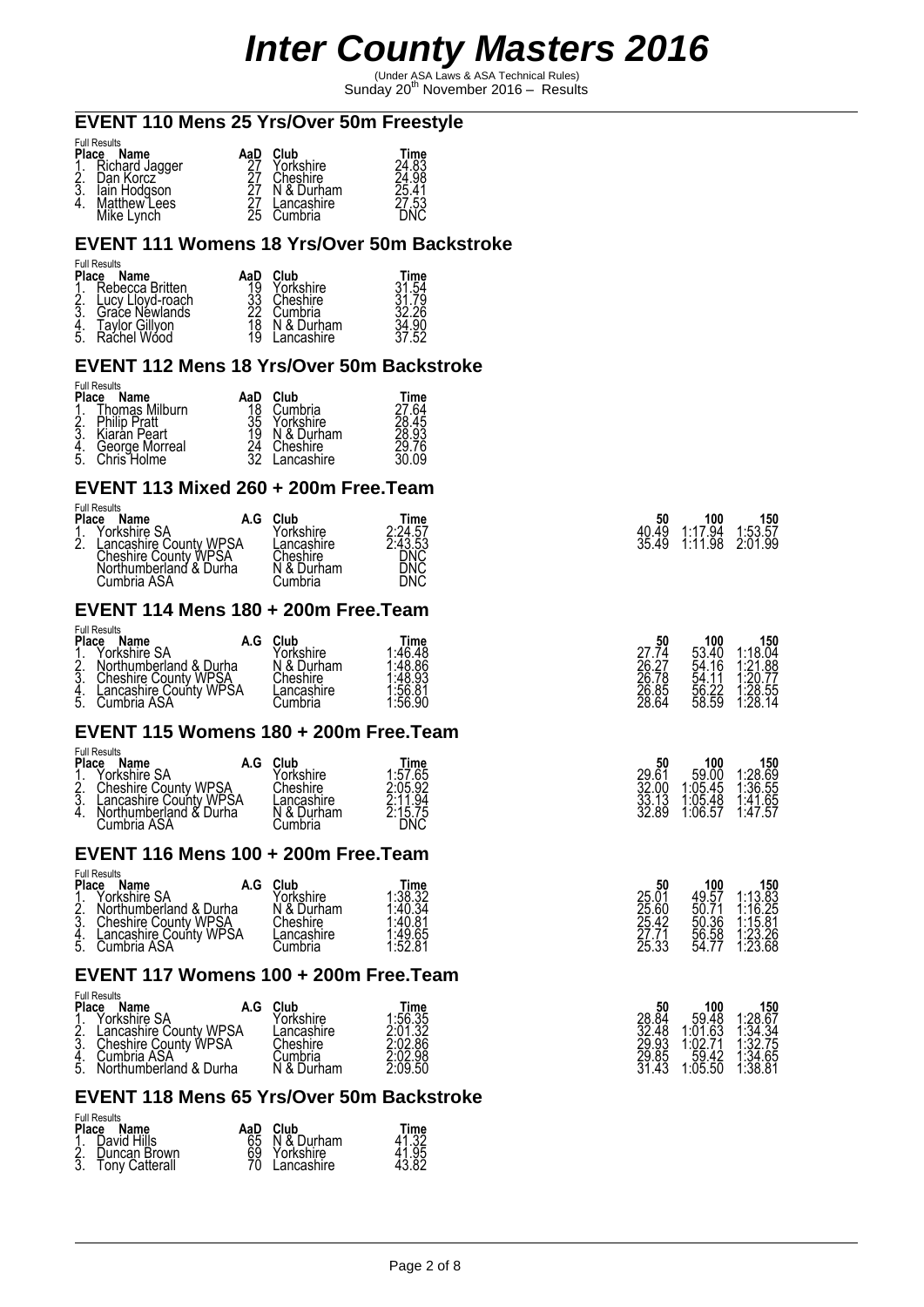(Under ASA Laws & ASA Technical Rules) Sunday 20th November 2016 – Results

EVENT 119 Womens 65 Yrs/Over 50m Backstroke

| <b>Full Results</b>                |               |       |
|------------------------------------|---------------|-------|
| Place Name                         | AaD Club      | Time  |
|                                    | 70 Lancashire | 47.95 |
| 1. Helen Jenkins<br>2. Carol Brown | 69 Yorkshire  | 50.73 |

### **EVENT 120 Mens 55 Yrs/Over 50m Breaststroke**

|       | <b>Full Results</b> |    |
|-------|---------------------|----|
| aneld |                     | Ν۵ |

| Place<br>1.<br>2.<br>3.<br>4. | Name<br>Kevan Brown<br>Graham Pearson<br><b>Bob Bolton</b><br>Mark Jones | AaD<br>56 | Club<br>Yorkshire<br>Cumbria<br>Cheshire<br>Lancashire | Time<br>36.46<br>36 |
|-------------------------------|--------------------------------------------------------------------------|-----------|--------------------------------------------------------|---------------------|
| 5.                            | Gordon Dickinson                                                         | 57        | N & Durham                                             | 49.38               |

#### **EVENT 121 Womens 55 Yrs/Over 50m Breaststroke**

#### Full Results

| <b>Place</b> | Name                                                                                                       | AaD | Club       | Time           |
|--------------|------------------------------------------------------------------------------------------------------------|-----|------------|----------------|
|              | 1. Judy Hattle<br>2. Verity Dobbie<br>3. Sally Shields<br>4. Helen Jenkins<br>Judy Hattle<br>Verity Dobbie | 56  | Cumbria    | 40.09<br>40.40 |
|              |                                                                                                            | 57  | N & Durham |                |
|              |                                                                                                            | 62  | Yorkshire  | 40.65          |
|              | Helen Jenkins                                                                                              | ŽŌ. | Lancashire | 51.45          |

#### **EVENT 122 Mens 45 Yrs/Over 50m Butterfly**

Full Results

| <b>Place</b>  | Name                  | AaD      | Club       | Time  |
|---------------|-----------------------|----------|------------|-------|
|               | David Chanev          |          | N & Durham | 27.78 |
| $\frac{2}{3}$ | David Emerson         | 54<br>54 | Yorkshire  | .97   |
|               | Alec Johnson          |          | Cheshire   | .43   |
|               | <b>Philip Croxall</b> | Ă7       | Lancashire | ∠.99⊥ |
| .5            | Craig Heggie          | 54       | Cumbria    | 33.03 |

#### **EVENT 123 Womens 45 Yrs/Over 50m Butterfly**

Full Results

| Place<br>Name<br>AaD |                                  | Club | Time       |       |
|----------------------|----------------------------------|------|------------|-------|
| 1                    | Philippa Rickard                 | 45   | Yorkshire  | -24   |
|                      | Judy Hattle                      | 56   | Cumbria    | 32 74 |
| Ş.                   | Judý Brown                       | 16   | Cheshire   |       |
|                      | Diane O'gorman<br>Kath Dickinson | 54   | Lancashire | 35.05 |
| 4.<br>5.             |                                  | 54   | & Durham   |       |

#### **EVENT 124 Mens 35 Yrs/Over 50m Freestyle**

| <b>Place</b><br>2.<br>$\overline{3}$ | <b>Full Results</b><br>Name<br>Chris Knee<br>Paul Barnard<br>Mark Croft<br>Peter Wilmot | AaD<br>$\bar{3}5$<br>36 | Club<br>Yorkshire<br>Cheshire<br>N & Durham<br>Lancashire | Time<br>24.98<br>25.82 |
|--------------------------------------|-----------------------------------------------------------------------------------------|-------------------------|-----------------------------------------------------------|------------------------|
| 4.<br>5.                             | Sam Bell                                                                                |                         | Cumbria                                                   | 28.85                  |

#### **EVENT 125 Womens 35 Yrs/Over 50m Freestyle**

#### Full Results

| <b>Place</b>    | Name                              | AaD | Club                  | Time           |
|-----------------|-----------------------------------|-----|-----------------------|----------------|
| $\frac{1}{2}$ . | Nina Williams                     |     | Yorkshire             | 29.06<br>32.04 |
|                 | Kath Thomas                       | 45  | Cheshire              | 33.39          |
| Ă.              | Karen Coulter<br>Kathryne Hodgson |     | N & Durham<br>Cumbria | 35.50          |
|                 | Christine Johnson                 |     | Lancashire            |                |

#### **EVENT 126 Mens 25 Yrs/Over 50m Backstroke**

### Full Results

| <b>Place</b><br>Name<br>АаС |              | Club     | Time      |       |
|-----------------------------|--------------|----------|-----------|-------|
|                             | Philip Pratt | 35<br>27 | Yorkshire |       |
| 2.                          | Dan Korcz    |          | Cheshire  |       |
| 3.                          | Chris Holme  | 32       | ancashire | 29.97 |
|                             |              | 25<br>25 | & Durham  |       |
| -5.                         | Mike Lynch   |          | Cumbria   | 97    |

### **EVENT 127 Womens 25 Yrs/Over 50m Backstroke**

| <b>Full Results</b><br><b>Place</b><br>Name | AaD                  | Club                    | Time        |
|---------------------------------------------|----------------------|-------------------------|-------------|
| Sophie Casson<br>2.<br>Lucy Lloyd-roach     | 31                   | Lancashire<br>Cheshire  | 30.65<br>99 |
| $\bar{3}$<br>Laura Huggon                   |                      | Cumbria                 |             |
| Lucy Rodwell<br>Katé Nicholson<br>5.        | 33<br>25<br>30<br>34 | Yorkshire<br>N & Durham |             |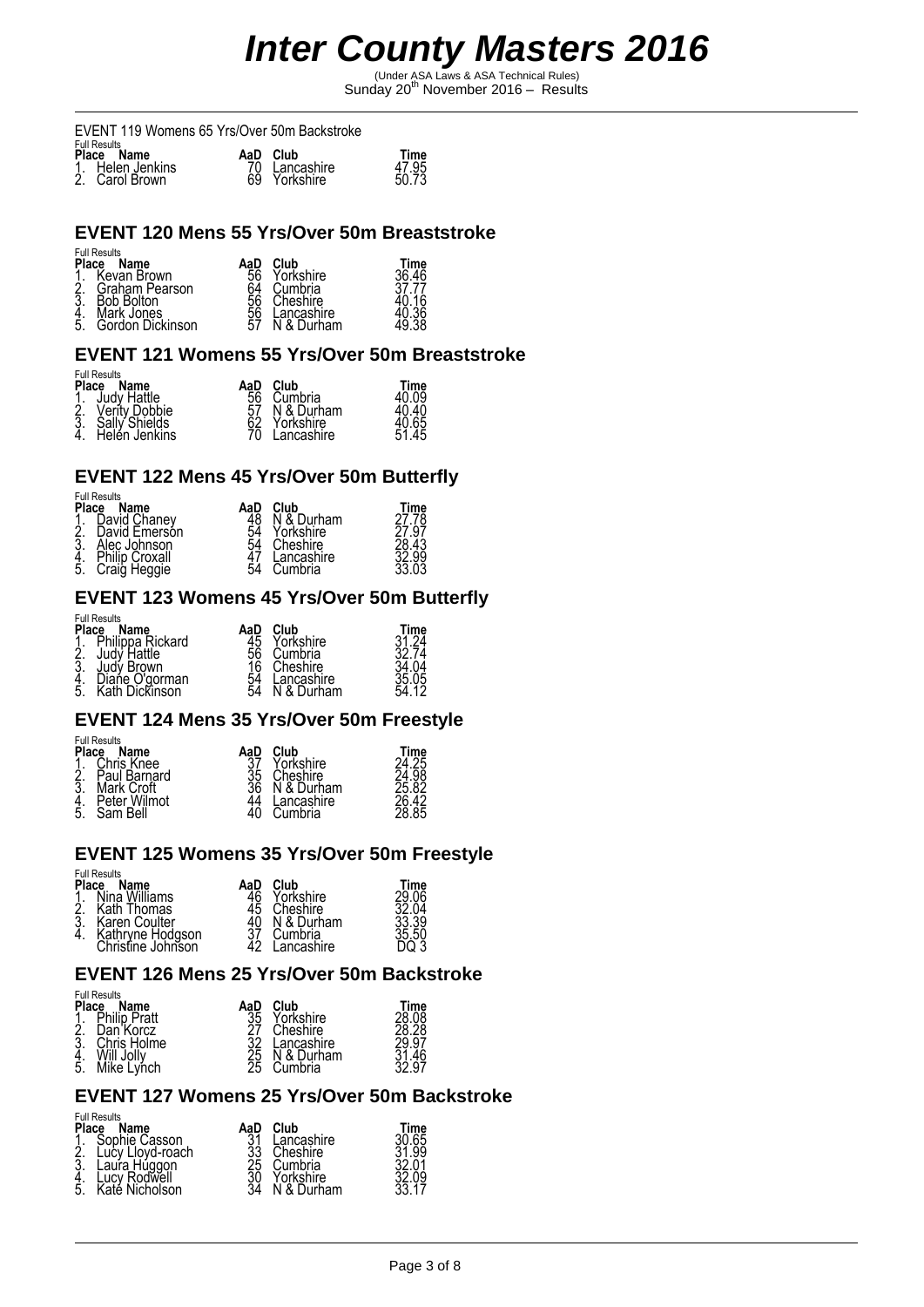(Under ASA Laws & ASA Technical Rules) Sunday 20th November 2016 – Results

#### **EVENT 128 Mens 18 Yrs/Over 50m Breaststroke**

| <b>Place</b> | <b>Full Results</b><br>Name     | AaD | Club                     | Time |
|--------------|---------------------------------|-----|--------------------------|------|
|              | Adam Frost<br>Richard Avre      |     | Cheshire<br>Yorkshire    | 93   |
| 3            | Joshua Thompson<br>Kiaran Peart |     | Lancashire<br>N & Durham |      |
| 5.           | Thomas Milburn                  |     | Cumbria                  | 38   |

#### **EVENT 129 Womens 18 Yrs/Over 50m Breaststroke**

| <b>Full Results</b> |     |
|---------------------|-----|
| Diaco               | Nom |

| Place Name                                                  | AaD          | <b>Club</b>            | Time           |
|-------------------------------------------------------------|--------------|------------------------|----------------|
| 1. Jessica Gillatt<br>2. Grace Newlands<br>3. Carole Jepson |              | Yorkshire<br>Cumbria   | 34.67<br>35.30 |
|                                                             | 34           | Lancashire             | 37.75          |
| 4. Laura Bowden<br>5. Katherine Hill                        | $^{29}_{18}$ | Cheshire<br>N & Durham | 39.55<br>44.10 |

#### **EVENT 130 Mixed 220 + 200m Free.Team**

| <b>Full Results</b><br><b>Place Name</b><br>Porkshire SA<br>$\phi$<br><b>Cheshire County WPSA</b><br>$\frac{2}{3}$<br>Northumberland & Durha | Club<br>Yorkshire<br>Cheshire<br>N & Durham | Time<br>1:58.64<br>2:09.75 | 50<br>28.05<br>30.90<br>28.1<br><b>F1</b> | 100<br>57.67<br>1:06.12<br>$1:09.80$<br>$1:07.54$ | 150<br>1:32.21<br>1:38.74<br>$1.44.83$<br>$1.44.53$ |
|----------------------------------------------------------------------------------------------------------------------------------------------|---------------------------------------------|----------------------------|-------------------------------------------|---------------------------------------------------|-----------------------------------------------------|
| Lancashire County WPSA<br>4.<br>Cumbria ASA                                                                                                  | Lancashire<br>.ùmbria                       | 2:13.25<br>2:13.78<br>DNC  |                                           |                                                   |                                                     |

#### **EVENT 131 Womens 140 + 200m Free.Team**

| <b>Full Results</b>                                                                                                                                                                   |     |                                                                      |                                                          |                               |                                                                                |                                                                                |
|---------------------------------------------------------------------------------------------------------------------------------------------------------------------------------------|-----|----------------------------------------------------------------------|----------------------------------------------------------|-------------------------------|--------------------------------------------------------------------------------|--------------------------------------------------------------------------------|
| <b>Place</b><br>Name<br>Lancashire County WPSA<br>$\overline{ }$<br>$\frac{1}{3}$<br>Cumbria ASA<br><b>Cheshire County WPSA</b><br>J.<br>Northumberland & Durha<br>4.<br>Yorkshire SA | A.G | Club<br>.ancashire<br>Cumbria<br>Cheshire<br>N & Durham<br>Yorkshire | Time<br>2:04.32<br>2:08.17<br>2:08.45<br>2:20.69<br>DQ 4 | 50<br>30.64<br>30.37<br>32.69 | 100<br>1:02.81<br>$\begin{array}{c} 1.06.67 \\ 1.05.80 \\ 1.05.46 \end{array}$ | 150<br>1:33.65<br>$\begin{array}{c} 1.36.74 \\ 1.38.75 \\ 1.50.93 \end{array}$ |

### **EVENT 132 Mens 140 + 200m Free.Team**

|          | <b>Full Results</b>         |     |                    |                        |    |     |     |
|----------|-----------------------------|-----|--------------------|------------------------|----|-----|-----|
| Place    | Name                        | A.G | Club               | Time<br>1:36.29        | 50 | 100 | 150 |
| . .      | Ýorkshire SA                |     | orkshire'          |                        |    |     |     |
|          | <b>Cheshire County WPSA</b> |     | Cheshire           | 49.09: ا               |    |     |     |
| 2.<br>3. | Northumberland & Durha      |     | ∍<br>& Durham<br>N | 1:51<br>.85            |    |     |     |
|          | Lancashire County WPSA      |     | ancashire          |                        |    |     |     |
| 4.<br>5. | Cumbria ASA                 |     | ∶umbria            | $1.57.25$<br>$1.58.53$ |    |     |     |
|          |                             |     |                    |                        |    |     |     |

#### **EVENT 133 Womens 72 + 200m Free.Team**  Full Results

| ulliteaulla             |                                 |                 |                               |                |                                                              |                                                              |
|-------------------------|---------------------------------|-----------------|-------------------------------|----------------|--------------------------------------------------------------|--------------------------------------------------------------|
| Place<br>Name           | $\overline{\phantom{a}}$<br>A.U | Club            | Time                          | 50             | 100                                                          | 1 <b>50</b><br>1:26.03<br>1:31.62                            |
| Yorkshire SA            |                                 | Yorkshire       |                               |                | 57<br>7.30<br>1.20                                           |                                                              |
| n                       | ancashire County WPSA           | _ancashire      | 1:57.35<br>1:58.66            | 29.29<br>29.45 | 1:01                                                         |                                                              |
| $rac{2}{3}$             | <b>Cheshire County WPSA</b>     | Cheshire        |                               |                |                                                              |                                                              |
|                         | ا &<br>Durha<br>Northumberland  | & '<br>Durham   |                               | 29.08<br>31.56 |                                                              |                                                              |
| 4.<br>5.<br>Cumbria ASA |                                 | <i>C</i> umbria | 2:01.43<br>2:06.14<br>2:06.20 | .15<br>30.     | $\begin{array}{r} 1.58.86 \\ 1.06.33 \\ 1.00.30 \end{array}$ | $\begin{array}{c} 1.29.44 \\ 1.38.15 \\ 1.35.74 \end{array}$ |

#### **EVENT 134 Mens 72+ 200m Free.Team**

| rull Results<br><b>Place Name</b><br>Yorkshire SA<br>$\frac{2}{3}$<br><b>Cheshire County WPSA</b><br>Northumberland & Durha<br>Lancashire County WPSA<br>4.<br>Cumbria ASA<br>5. | A.G | Club<br>orkshire'<br>Cheshire<br>N & Durham<br>∟ancashire<br>Cumbria | Time<br>1:39.52<br>$1:39.90$<br>$1:40.89$<br>1:44.49<br>1:51.78<br>.78 | 50<br>25.19<br>25.16<br>25.68<br>25.65<br>25.40 | 100<br>49.75<br>50.64<br>50.78<br>51.57<br>-27<br>54.3 | 150<br>1:14.66<br>$1:16.96$<br>$1:17.15$<br>$1:20.90$<br>1:23.09 |
|----------------------------------------------------------------------------------------------------------------------------------------------------------------------------------|-----|----------------------------------------------------------------------|------------------------------------------------------------------------|-------------------------------------------------|--------------------------------------------------------|------------------------------------------------------------------|
|                                                                                                                                                                                  |     |                                                                      |                                                                        |                                                 |                                                        |                                                                  |

#### **EVENT 135 Womens 65 Yrs/Over 50m Breaststroke**

#### Full Results

Full Results

| Place Name                          | AaD | Club          | Time           |
|-------------------------------------|-----|---------------|----------------|
| 1. Hilary Crick<br>2. Helen Jenkins |     | 67 Yorkshire  | 49.56<br>50.31 |
|                                     |     | 70 Lancashire |                |

#### **EVENT 136 Mens 65 Yrs/Over 50m Breaststroke**

| <b>Full Results</b><br>Place Name                      | Club<br>AaD                                                     | Time                    |
|--------------------------------------------------------|-----------------------------------------------------------------|-------------------------|
| 1. Brian Taylor<br>2. David Hills<br>3. Tony Catterall | 66<br>Yorkshire<br>65 N & Durham<br>70 Lancashire<br>Lancashire | 37.61<br>42.65<br>47.54 |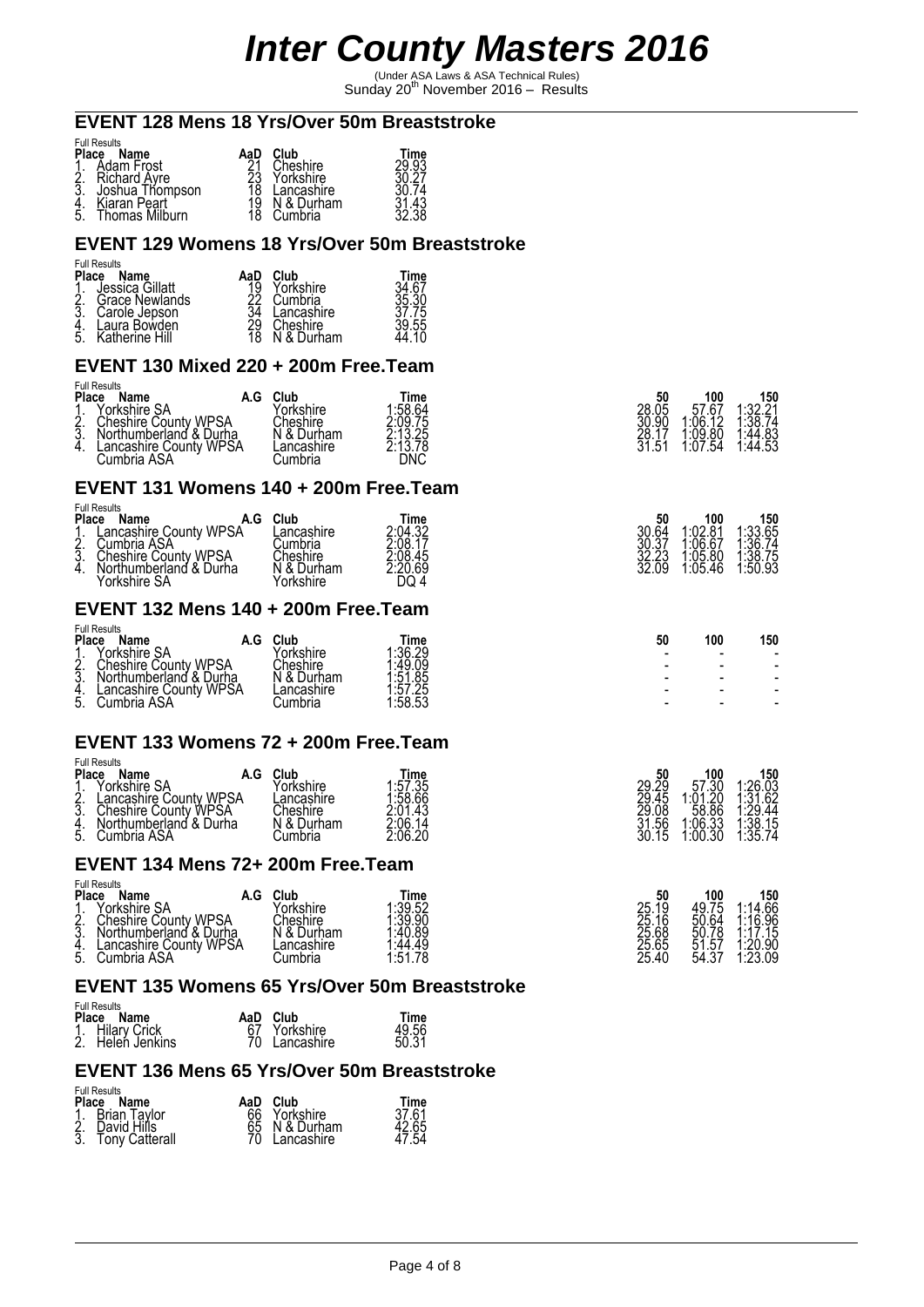(Under ASA Laws & ASA Technical Rules) Sunday 20th November 2016 – Results

#### **EVENT 137 Womens 55 Yrs/Over 50m Butterfly**

|    | <b>Full Results</b> |  |
|----|---------------------|--|
| ы. |                     |  |

| <b>Place Name</b><br>1. Judy Hattle<br>2. Sally Shields<br>3. Elaine Fitchie<br>4. Verity Dobbie | AaD Club<br>56 Cumbria<br>62 Yorkshire<br>60 Lancashire | Time<br>32.15<br>39.52<br>40.49<br>43.19 |
|--------------------------------------------------------------------------------------------------|---------------------------------------------------------|------------------------------------------|
|                                                                                                  | $57$ N & Durham                                         |                                          |

#### **EVENT 138 Mens 55 Yrs/Over 50m Butterfly**

#### Full Results

| Place                 | Name              | AaD            | Club       | Time                    |
|-----------------------|-------------------|----------------|------------|-------------------------|
|                       | Andy Pratt        | 58<br>63<br>16 | ancashire  | 33.28<br>33.30<br>34.80 |
| $\frac{1}{2}$ :<br>3. | Christopher Brown |                | Yorkshire  |                         |
|                       | Geoff Holme       |                | Cheshire   |                         |
| $rac{4}{5}$           | Graham Pearson    | 64<br>57       | Cumbria    | 36.58<br>40.95          |
|                       | Gordon Dickinson  |                | N & Durham |                         |

#### **EVENT 139 Womens 45 Yrs/Over 50m Freestyle**

Full Results

| Place   | Name                | АаС      | Club       | "ime  |
|---------|---------------------|----------|------------|-------|
|         | <b>Helen Sadler</b> |          | Cheshire   | ററ    |
| 2.      | Nina Williams       |          | Yorkshire  | 29.20 |
| ર<br>Ų٠ | ludy Hattle         | 56<br>54 | Cumbria    | 97    |
|         | Diańe O'ɑorman      |          | .ancashire |       |
| .5      | Kath Dickinson      | Š4       | & Durham   |       |

#### **EVENT 140 Mens 45 Yrs/Over 50m Freestyle**

Full Results

| <b>Place</b> | i uli i vcourto<br>Name     | AaD            | Club                   | Time           |
|--------------|-----------------------------|----------------|------------------------|----------------|
|              | Paul Clemence               |                | Yorkshire              | 24.36          |
| 2.<br>3.     | Russ Mason<br>Garry Vickers | 53<br>48<br>51 | Cheshire<br>Lancashire | 26.92          |
|              | Fonv Dav                    |                | ⊦& Durham              | 4 <sup>1</sup> |
| 5.           | Gordon Belbin               | 54             | Cumbria                | 28.47          |

#### **EVENT 141 Womens 35 Yrs/Over 50m Backstroke**

Full Results

| <b>Place</b> | Name                                                              | AaD                  | ∩ub.                                              | Time                             |
|--------------|-------------------------------------------------------------------|----------------------|---------------------------------------------------|----------------------------------|
| 2.<br>ş      | Rachel Whitwell<br>Jackie Carribine<br>Sara Lang<br>Karen Coulter | 36<br>36<br>40<br>35 | Yorkshire<br>Cheshire<br>Lancashire<br>N & Durham | 32.76<br>35.54<br>35.65<br>9.99ء |
| 4.<br>5.     | Joanne Long                                                       |                      | Cumbria                                           | 92                               |

#### **EVENT 142 Mens 35 Yrs/Over 50m Backstroke**

Full Results

| <b>Place</b> | Name          | AaD | Club       |                |
|--------------|---------------|-----|------------|----------------|
|              | Philip Pratt  | 35  | Yorkshire  | Time<br>27.92  |
| $\dot{2}$    | Chris Rix     |     | Cheshire   | 30.05          |
| Į3.          | Mark Croft    | 36  | N & Durham | 31.55<br>33.07 |
|              | Chris Rolle   |     | Lancashire |                |
| 5.           | Phil Hawkrigg |     | Cumbria    | 33.63          |

#### **EVENT 143 Womens 25 Yrs/Over 50m Breaststroke**

Full Results

| <b>Place</b><br>4.<br>5. | Name<br>Julie Trotter<br>Fave Horton<br>Carole Jepson<br>Laura Bowden<br>Rebecca Chaffer | AaD<br>29<br>16 | Club<br>N & Durham<br>Yorkshire<br>Lancashire<br>Cheshire<br>Cumbrial | Time<br>37 24<br>26<br>3ŏ |
|--------------------------|------------------------------------------------------------------------------------------|-----------------|-----------------------------------------------------------------------|---------------------------|
|                          |                                                                                          |                 |                                                                       |                           |

### **EVENT 144 Mens 25 Yrs/Over 50m Breaststroke**

| Place<br>1.<br>2.<br>3.<br>5. | <b>Full Results</b><br>Name<br>Paul Barnard<br>lain Hodgson<br>Chris Kněe<br>Chris Hamer | AaD | Club<br>Cheshire<br>N & Durham<br>Yorkshire | Time<br>31.97<br>32.43<br>32.53<br>34.32 |
|-------------------------------|------------------------------------------------------------------------------------------|-----|---------------------------------------------|------------------------------------------|
|                               | Stephen Davison                                                                          |     | Lancashire<br>Cumbria                       | 35.59                                    |

#### **EVENT 145 Womens 18 Yrs/Over 50m Butterfly**

|                                                | <b>Full Results</b>                                                          |                             |                                                        |                                          |
|------------------------------------------------|------------------------------------------------------------------------------|-----------------------------|--------------------------------------------------------|------------------------------------------|
| <b>Place</b><br>$\frac{1}{2}$ :<br>$rac{4}{5}$ | Name<br>Lucy Lloyd-roach<br>Rebecca Britten<br>Katie Hands<br>Grace Newlands | AaD<br>33<br>19<br>20<br>22 | Club<br>Cheshire<br>Yorkshire<br>Lancashire<br>Cumbria | Time<br>30.28<br>30.65<br>31.89<br>32.64 |
|                                                | Tavlor Gillvon                                                               |                             | N & Durham                                             | 34.96                                    |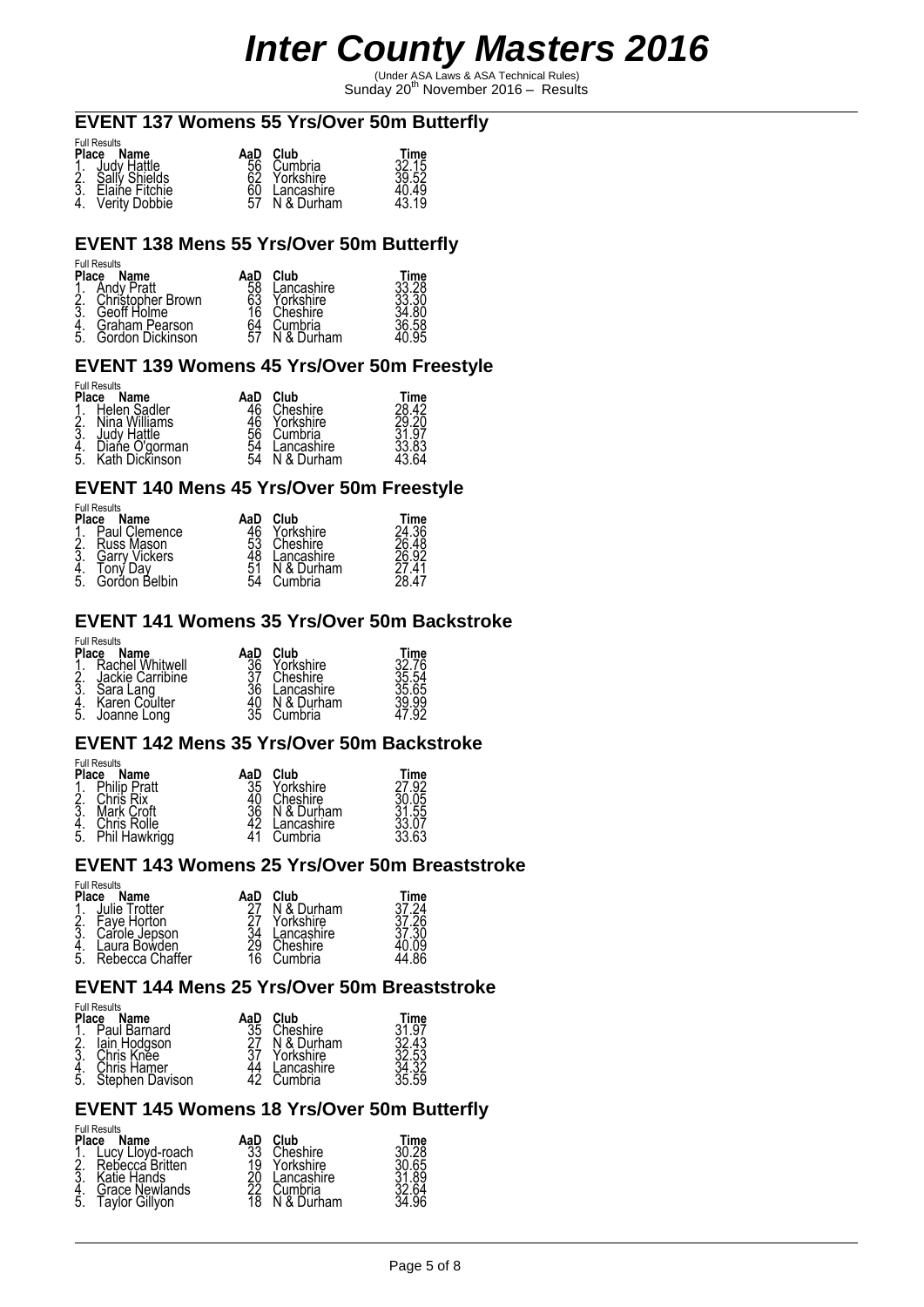(Under ASA Laws & ASA Technical Rules) Sunday 20th November 2016 – Results

| <b>EVENT 146 Mens 18 Yrs/Over 50m Butterfly</b>                                                                                                                                                                                                                   |                                                                                       |                                                                 |                                                  |                                                                                                                                             |                                                                                                          |
|-------------------------------------------------------------------------------------------------------------------------------------------------------------------------------------------------------------------------------------------------------------------|---------------------------------------------------------------------------------------|-----------------------------------------------------------------|--------------------------------------------------|---------------------------------------------------------------------------------------------------------------------------------------------|----------------------------------------------------------------------------------------------------------|
| <b>Full Results</b><br>Place Name<br>1. Joe Sadio<br>2. Robert Hamer<br>3. Andrew Mullins<br>4. Kiaran Peart<br>5. Callum Quigley<br>Andrew Mullins<br>Kiaran Peart                                                                                               | AaD Club<br>21 Yorkshire<br>18 Lancashire<br>18 Cumbria<br>19 N&Durham<br>16 Cheshire | Time<br>26.95<br>27.00<br>$\frac{27.31}{27.76}$<br>28.82        |                                                  |                                                                                                                                             |                                                                                                          |
| EVENT 147 Mixed 260 + 200m Medley Team                                                                                                                                                                                                                            |                                                                                       |                                                                 |                                                  |                                                                                                                                             |                                                                                                          |
| <b>Full Results</b><br>Place Name<br>1. Yorkshire SA<br>2. Lancashire County WPSA                                                                                                                                                                                 | A.G Club<br>Yorkshire<br>Lancashire                                                   | Time<br>2:47.12<br>2:59.62                                      | 50<br>44.57<br>46.06                             | 100<br>$1:22.47$<br>$1:37.57$                                                                                                               | 150<br>$2:03.58$<br>$2:18.21$                                                                            |
| EVENT 148 Mens 180 + 200m Medley Team                                                                                                                                                                                                                             |                                                                                       |                                                                 |                                                  |                                                                                                                                             |                                                                                                          |
| <b>Full Results</b><br>Flace Name<br>1. Cheshire County WPSA<br>2. Northumberland & Durha<br>3. Yorkshire SA<br>3. Yorkshire SA<br>5. Cumbria ASA<br>5. Cumbria ASA<br>5. Cumbria ASA                                                                             | Cumbria                                                                               | Time<br>2:03.09<br>2:04.10<br>2:06.07<br>2:10.90<br>2:16.26     | 32.04<br>33.50<br>33.51<br>33.68<br>33.31        | 100<br>1:06.49<br>1:09.01<br>1:09.29<br>1:11.08                                                                                             | 150<br>1:34.79<br>1:36.53<br>1:38.20<br>1:41.96<br>1:44.22                                               |
| EVENT 149 Womens 180 + 200m Medley Team                                                                                                                                                                                                                           |                                                                                       |                                                                 |                                                  |                                                                                                                                             |                                                                                                          |
| <b>Full Results</b><br>Place Name<br>Place Name<br>1. Yorkshire SA<br>2. Cheshire County WPSA Cheshire<br>3. Lancashire County WPSA Lancashire<br>4. Northumberland & Durha N & Durham<br>Cumbria ASA Cumbria                                                     | A.G Club                                                                              | Time<br>2:11.73<br>2:23.50<br>2:32.62<br>2:33.39<br>DNC         | 50<br>33.32<br>34.67<br>45.99<br>33.77           | 100<br>$1:10.55$<br>$1:14.39$<br>$1:25.43$<br>$1:14.60$                                                                                     | 150<br>$\begin{array}{c} 1.41.\overline{81} \\ 1.49.75 \\ 2.00.97 \end{array}$<br>1:51.30                |
| EVENT 150 Mens 100 + 200m Medley Team                                                                                                                                                                                                                             |                                                                                       |                                                                 |                                                  |                                                                                                                                             |                                                                                                          |
| <b>Full Results</b><br>Place Name<br>Name A.G Club<br>Yorkshire SA Yorkshire<br>Cheshire County WPSA Cheshire<br>Northumberland & Durha N & Durham<br>Lancashire County WPSA Lancashire<br>Cumbria ASA Cumbria<br>$\frac{1}{2}$<br>$\frac{2}{3}$<br>$\frac{4}{5}$ | A.G Club                                                                              | Time<br>1:50.08<br>1:50.98<br>$1.55.45$<br>$1.57.06$<br>2:08.30 | $\frac{28.50}{27.76}$<br>29.79<br>30.06<br>28.40 | $\begin{array}{c} \textbf{100} \\ \textbf{57.51} \\ \textbf{58.93} \\ \textbf{1:01.87} \\ \textbf{1:00.67} \\ \textbf{1:04.52} \end{array}$ | 150<br>1:24.35<br>1:26.16<br>1:29.41<br>1:30.32<br>1:38.78                                               |
| EVENT 151 Womens 100 + 200m Medley Team                                                                                                                                                                                                                           |                                                                                       |                                                                 |                                                  |                                                                                                                                             |                                                                                                          |
| <b>Full Results</b><br>Place Name<br>ce Name<br>Yorkshire SA<br>Lancashire County WPSA<br>Cheshire County WPSA<br>Northumberland & Durha<br>$\frac{2}{3}$ .<br>4.5.<br>Cumbria ASA                                                                                | A.G Club<br>Yorkshire<br>Lancashire<br>Cheshire<br>N & Durham<br>Cumbria              | Time<br>2:08.07<br>2:13.92<br>2:17.24<br>2:22.74<br>2:29.29     | 50<br>32.44<br>30.64<br>32.57<br>36.70<br>48.35  | 100<br>$1:10.\overline{0}3$<br>$1:97.57$<br>$\begin{array}{c} 1.10.82 \\ 1.14.59 \\ 1.24.31 \end{array}$                                    | $\begin{array}{c} \n 150 \\  1:40.63 \\  1:41.85 \\  1:44.86\n \end{array}$<br>$\frac{1.48.29}{1.58.53}$ |

#### **EVENT 152 Mens 65 Yrs/Over 50m Butterfly**

| <b>Place</b>         | <b>Full Results</b><br>Name                                 | AaD                  | Club                                              | Time                    |
|----------------------|-------------------------------------------------------------|----------------------|---------------------------------------------------|-------------------------|
| $\frac{1}{2}$ :<br>4 | Neil Mackinnon<br>David Hills<br>Bill Noble<br>Duncan Brown | 75<br>65<br>69<br>69 | Cheshire<br>N & Durham<br>Lancashire<br>Yorkshire | 35.65<br>38.76<br>43.34 |

### **EVENT 153 Womens 65 Yrs/Over 50m Butterfly**

#### Full Results

| טווטטטוווי וווע<br>Place Name       | AaD Club      | Time    |
|-------------------------------------|---------------|---------|
| 1. Hilary Crick<br>2. Doreen Gordon | Yorkshire     | 51.97   |
|                                     | 74 Lancashire | 1:00.50 |

### **EVENT 154 Mens 55 Yrs/Over 50m Freestyle**

| <b>Place</b><br>ঽ | <b>Full Results</b><br>Name<br><b>Andy Pratt</b><br>Christopher Brown | AaD<br>58<br>63 | Club<br>Lancashire<br>Yorkshire   | Time<br>29.57<br>אף חא |
|-------------------|-----------------------------------------------------------------------|-----------------|-----------------------------------|------------------------|
| 4.<br>5.          | <b>Bob Bolton</b><br>Gordon Dickinson<br>Graham Pearson               | 56              | Cheshire<br>N & Durham<br>Cumbria | .53                    |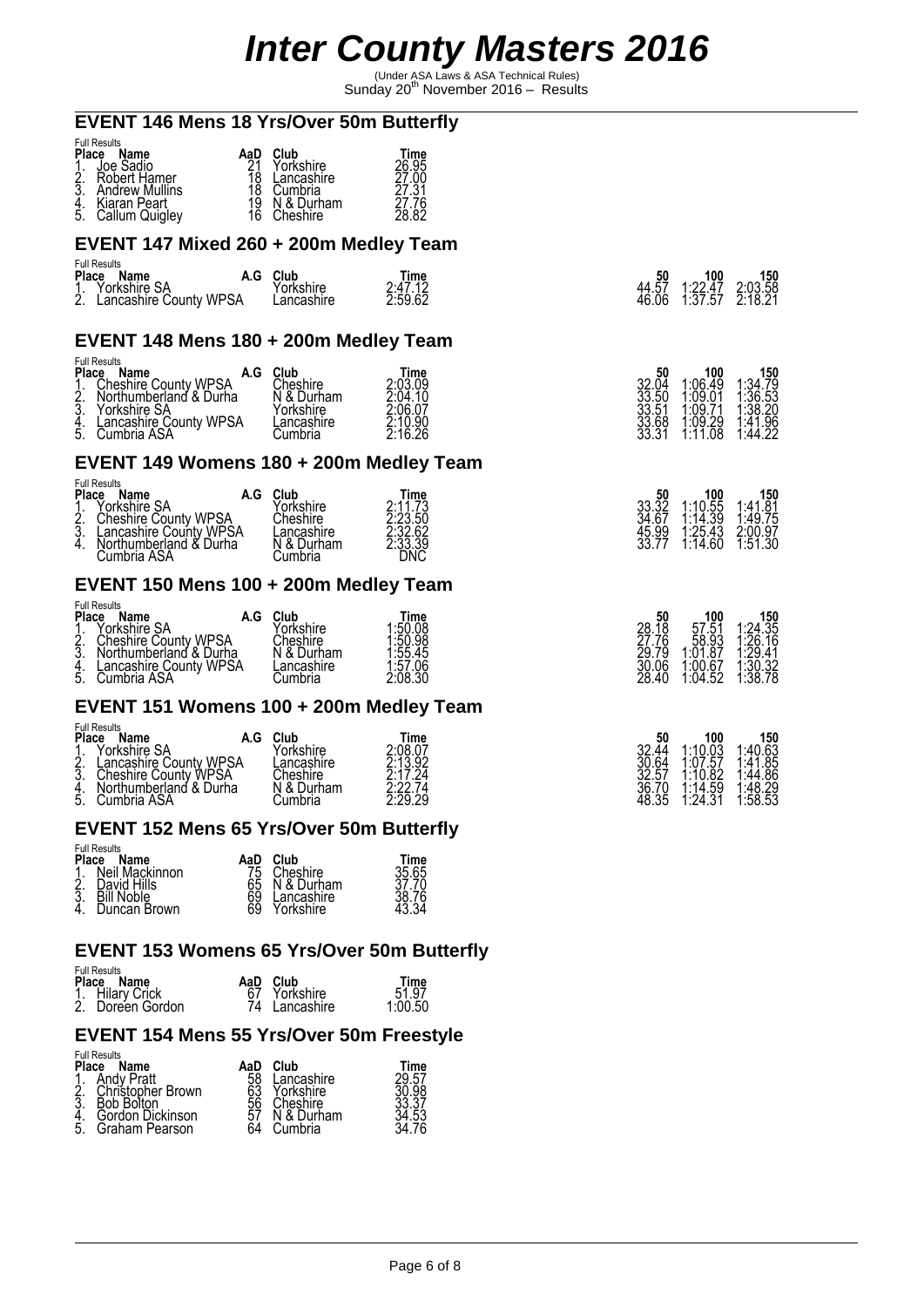(Under ASA Laws & ASA Technical Rules) Sunday 20th November 2016 – Results

# **EVENT 155 Womens 55 Yrs/Over 50m Freestyle**

|    | <b>Full Results</b> |  |
|----|---------------------|--|
| ы. |                     |  |

| Place Name                                                               | AaD | Club                          |                        |
|--------------------------------------------------------------------------|-----|-------------------------------|------------------------|
|                                                                          | 56  | Cumbria                       | Time<br>30.20<br>34.99 |
|                                                                          |     | 57 N & Durham                 |                        |
| 1. Judy Hattle<br>2. Verity Dobbie<br>3. Karen Barton<br>4. Wendy Offord |     | 56 Lancashire<br>61 Yorkshire | 36.00<br>36.84         |
|                                                                          |     | Yorkshire                     |                        |

#### **EVENT 156 Mens 45 Yrs/Over 50m Backstroke**

#### Full Results

| Place                 | Name          | AaD | Club       | Time           |
|-----------------------|---------------|-----|------------|----------------|
|                       | Paul Clemence | 46  | Yorkshire  | 29.67<br>32.26 |
| $\frac{1}{2}$ :<br>4. | lan Ruddle    | 52  | N & Durham |                |
|                       | Gordon Belbin | 54  | Cumbria    | 33.07          |
|                       | Andy Cox      | 49  | Lancashire | 33.35          |
|                       | Alec Johnson  | 54  | Cheshire   |                |

#### **EVENT 157 Womens 45 Yrs/Over 50m Backstroke**

#### Full Results

| <b>Place</b>    | Name           | AaD | Club       | Time  |
|-----------------|----------------|-----|------------|-------|
| $\frac{1}{2}$ : | Julie Hoyle    | 54  | Yorkshire  | 32.92 |
|                 | Helen Sádler   | 46  | Cheshire   |       |
|                 | Judy Hattle    | 56  | Cumbria    | 7.81  |
| <u>4</u> .      | Elaine Fitchie | 60  | .ancashire | 5.61، |
| 5.              | Kath Dickinson | 54  | & Durham   |       |

#### **EVENT 158 Mens 35 Yrs/Over 50m Breaststroke**

Full Results

| <b>Place</b> | Name                           | AaD      | Club                  | ™ime           |
|--------------|--------------------------------|----------|-----------------------|----------------|
| Δ.,          | Jackie Carribine<br>Chris Knee | 27       | Cheshire<br>Yorkshire | រ0.85<br>រ2.08 |
| ঽ            | Peter Wilmot                   |          | Lancashire            |                |
|              | Stephen Davison                | 42<br>38 | Cumbria               |                |
|              | Phil Horner                    |          | & Durham              |                |

#### **EVENT 159 Womens 35 Yrs/Over 50m Breaststroke**

Full Results

| Place | Name                            | AaD      | Club                | Time  |
|-------|---------------------------------|----------|---------------------|-------|
| ⌒     | Andy Cooper                     | 43       | Cheshire            | 38.99 |
|       | Helen Rolle                     |          | .ancashire          | .05   |
| 3     | Rebecca Chaffer                 | 16       | Cumbria<br>& Durham |       |
|       | Karen Coulter<br>Dobson<br>_isa | 40<br>46 | Yorkshire           |       |
|       |                                 |          |                     |       |

#### **EVENT 160 Mens 25 Yrs/Over 50m Butterfly**

Full Results

| <b>Place</b>  | Name              | AaD | Club       | Time  |
|---------------|-------------------|-----|------------|-------|
| $\frac{1}{2}$ | Richard Jagger    |     | Yorkshire  | 27.43 |
|               | Dan Korcz         |     | Cheshire   | 27.67 |
| 3.            | <b>Will Jolly</b> | 25  | N & Durham | 29.17 |
| 4.            | Matthew Lees      |     | Lancashire | 04    |
| 5.            | Sam Bell          | 40  | Cumbria    |       |

#### **EVENT 161 Womens 25 Yrs/Over 50m Butterfly**

#### Full Results

| Place         | Name              | AaD      | Club       | Time         |
|---------------|-------------------|----------|------------|--------------|
|               | Lucy Rodwell      |          | Yorkshire  |              |
| $\frac{2}{3}$ | ∟ucу́ Llovd-roach | 33<br>25 | Cheshire   | 0.61         |
|               | auŕa Húggon.      |          | Cumbria    | 73           |
| 4.<br>5.      | Julie Trotter     |          | N & Durham | 3.59<br>4.67 |
|               | Rachel Kenny      | 36       | ancashire  |              |

#### **EVENT 162 Mens 18 Yrs/Over 50m Freestyle**

### Full Results

| Place                | Name                | AaD            | $C$ lub     | Time  |
|----------------------|---------------------|----------------|-------------|-------|
| 1.<br>2.<br>4.<br>5. | Joshua Thompson     | 18             | ' ancashire | 24 12 |
|                      | Kiaran Peart        | 19<br>23<br>21 | N & Durham  | 24.30 |
|                      | <b>Richard Avre</b> |                | Yorkshire   | 24.81 |
|                      | Charlie Hughes      |                | Cheshire    | 25.39 |
|                      | Thomas Milburn      | 18             | Cumbria     | 25.57 |

#### **EVENT 163 Womens 18 Yrs/Over 50m Freestyle**

| <b>Place</b>                          | <b>Full Results</b><br>Name                                                        | AaD            | Club                                                         | Time               |
|---------------------------------------|------------------------------------------------------------------------------------|----------------|--------------------------------------------------------------|--------------------|
| $\frac{1}{2}$ .<br>3<br>$\frac{4}{5}$ | Rebecca Britten<br>Katie Hands<br>Grace Newlands<br>Tavlor Gillvon<br>Holly Gordon | 19<br>18<br>32 | Yorkshire<br>Lancashire<br>Cumbria<br>N & Durham<br>Cheshire | .98<br>18<br>32.69 |